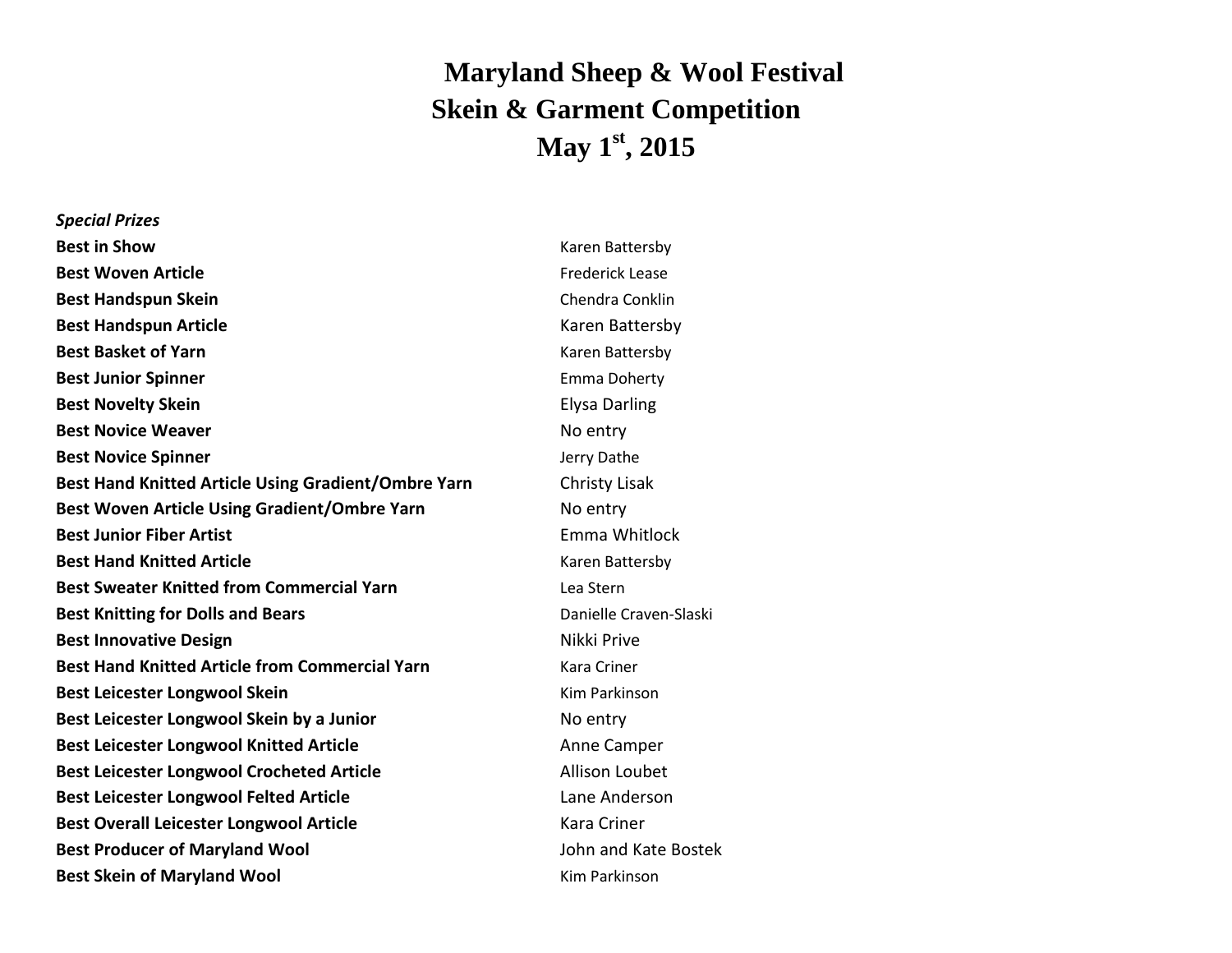| <b>Best Article of Maryland Wool</b>                    | Susan Koester |
|---------------------------------------------------------|---------------|
| Annual Freddie Award for Most Unusual Handwoven Article | Diane Field   |

| <b>Mamie Francis Blanket Competition</b>  |                |
|-------------------------------------------|----------------|
| <b>Grand Prize Winner overall</b>         | Amelia Vignola |
| <b>Best Blanket Made of Maryland Wool</b> | No entry       |

## *Contest Results*

|                                                      | <b>Class</b>                     | <b>First Place</b>   | <b>Second Place</b>    | <b>Third Place</b> | <b>Fourth Place</b>      | <b>Fifth Place</b>       |  |
|------------------------------------------------------|----------------------------------|----------------------|------------------------|--------------------|--------------------------|--------------------------|--|
| Skeins - 100% wool prepared by spinner from raw wool |                                  |                      |                        |                    |                          |                          |  |
| S <sub>01</sub>                                      | 100% Wool - Fine singles yarn    | Chendra Conklin      | Chendra Conklin        |                    |                          |                          |  |
|                                                      | 100% Wool -Medium to thick       |                      |                        |                    |                          |                          |  |
| S <sub>0</sub> 2                                     | singles yarn                     | Kim Parkinson        |                        |                    |                          |                          |  |
| <b>S03</b>                                           | 100% Wool - Fine plied yarn      | Kim Parkinson        |                        | <b>Bitsy Cohen</b> | Kim Parkinson            | <b>Eleanor Patterson</b> |  |
|                                                      | 100% Wool - Medium plied         |                      |                        |                    |                          |                          |  |
| <b>S04</b>                                           | yarn                             | Lindsey Weston       | Chendra Conklin        | Christy Lisak      | <b>Eleanor Patterson</b> |                          |  |
| <b>S05</b>                                           | 100% Wool - Thick plied yarn     |                      | <b>Bitsy Cohen</b>     | <b>Tiina Ets</b>   | Patrica Sanville         | Alison Loubert           |  |
| Skeins - at least 50% wool                           |                                  |                      |                        |                    |                          |                          |  |
|                                                      | Singles yarn from commercially   |                      |                        |                    |                          |                          |  |
| <b>SO6</b>                                           | prepared fibers                  | <b>Tiina Ets</b>     | <b>Tracy Seamster</b>  | <b>Tiina Ets</b>   | Elise Cohen              | Elise Cohen              |  |
|                                                      | Plied yarn from commercially     |                      |                        |                    |                          |                          |  |
| <b>S07</b>                                           | prepared fibers                  | Tricia Lackwitz      |                        |                    |                          |                          |  |
|                                                      | Singles or plied yarn blended by |                      |                        |                    |                          |                          |  |
| <b>S08</b>                                           | spinner                          | Chendra Conklin      | Rose Burt              | Corinne Van Meter  |                          |                          |  |
|                                                      | Singles or plied yarn natural    |                      |                        |                    |                          |                          |  |
| S <sub>09</sub>                                      | dye by spinner                   |                      | Ikumj Kayama           |                    |                          |                          |  |
|                                                      | Singles or plied yarn chemically |                      |                        |                    |                          |                          |  |
| <b>S10</b>                                           | dyed by spinner                  | Christy Lisak        | <b>Bitsy Cohen</b>     | Christy Lisak      |                          |                          |  |
| S11                                                  | Expressive (Novelty) yarn        | <b>Elysa Darling</b> | <b>Elysa Darling</b>   | Chendra Conklin    | Ikumi Kayama             | Corinne Van Meter        |  |
| <b>S12</b>                                           | Handspinners dyed yarn basket    |                      |                        |                    |                          |                          |  |
|                                                      | Handspinners natural colored     |                      |                        |                    |                          |                          |  |
| <b>S13</b>                                           | yarn basket                      | Karen Battersby      | <b>Colleen Mawicke</b> |                    |                          |                          |  |
| <b>S14</b>                                           | Novice spinner                   |                      |                        |                    |                          |                          |  |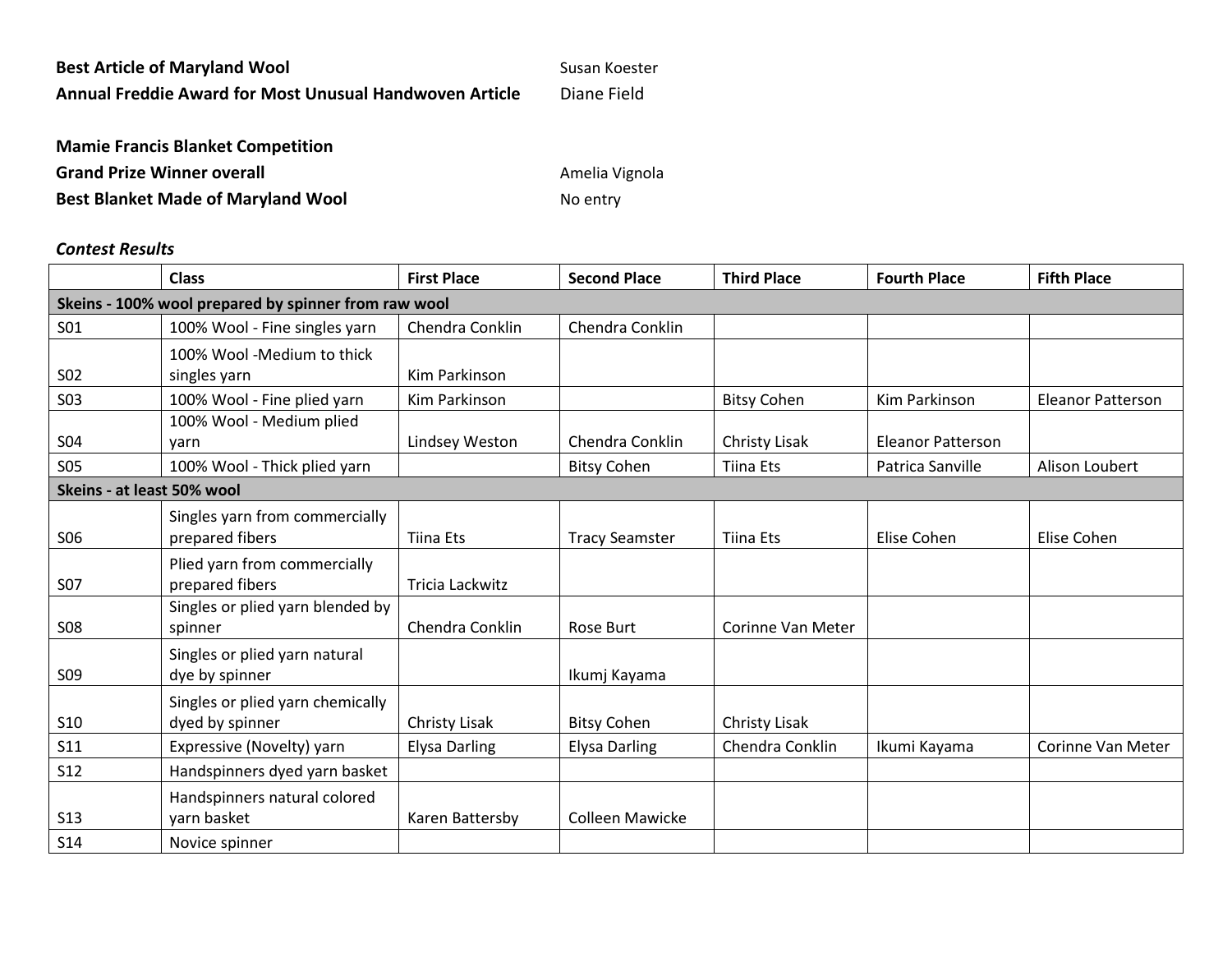|                              | Novice spinner using                                                          |                            |                    |                      |                    |                |
|------------------------------|-------------------------------------------------------------------------------|----------------------------|--------------------|----------------------|--------------------|----------------|
|                              | commercially prepared fiber-                                                  |                            |                    |                      |                    |                |
| S <sub>15</sub>              | singles of plied yarn                                                         | Jerry Dathe                |                    |                      |                    |                |
| <b>Hand Knitted Articles</b> |                                                                               |                            |                    |                      |                    |                |
|                              | Garment knit from handspun                                                    |                            |                    |                      |                    |                |
| K01                          | dyed yarn                                                                     | Susan Koester              | Karen Battersby    | Tricia Lackwitz      | Cheryl Freed       |                |
| K02                          | Garment knit from handspun<br>natural colored yarn                            |                            |                    | Ann Egland           |                    |                |
|                              | Wearable accessories knit from                                                |                            |                    |                      |                    |                |
| K03                          | handspun yarn                                                                 | Christy Lisak              | Tricia Lackwitz    | <b>Bridget Brown</b> |                    |                |
|                              | Scarves knit from handspun                                                    |                            |                    |                      |                    |                |
| K04                          | yarn                                                                          |                            |                    | Ann Egland           |                    |                |
|                              | Shawls knit from handspun                                                     |                            |                    | Katherine            |                    |                |
| K05                          | yarn                                                                          | Karen Battersby            | Jennifer Lackey    | Montgomery           | <b>Bitsy Cohen</b> | Coayle Roehm   |
| K06                          | Gloves/Mittens knit from<br>handspun yarn                                     | Susan Koester              | <b>Bitsy Cohen</b> |                      |                    |                |
| <b>K07</b>                   | Socks knit from handspun yarn                                                 |                            |                    |                      |                    |                |
| <b>K08</b>                   | Garment knit from commercial<br>yarn of one color or one<br>multicolored yarn | Lea Stern                  | Anne Camper        | Linda Valle          | Leslie Wallace     | Leslie Wallace |
|                              | Garment knit from more than                                                   |                            |                    |                      |                    |                |
| K09                          | one commercial colored yarn                                                   | Lise Mendel                | Lisa Balzar        |                      |                    |                |
|                              | Scarves knit fromcommercial                                                   |                            |                    |                      |                    |                |
| K10                          | yarn                                                                          | J A Kryk                   | <b>Tiina Ets</b>   | Coleen Foley         | Elise Cohen        |                |
|                              | Shawls knit from commercial                                                   |                            |                    |                      |                    |                |
| K11                          | yarn                                                                          | Kara Criner                |                    | Elise Cohen          | Dorothy D'Ascaio   |                |
|                              | Gloves/mittens knit from                                                      |                            |                    |                      |                    |                |
| K12                          | commercial yarn                                                               | Marseille Bunk             | <b>Bitsy Cohen</b> | Christy Lisak        |                    |                |
|                              | Socks knit from commercial                                                    |                            |                    |                      |                    |                |
| K13                          | yarn                                                                          | Peta Richkus               | Judi Anderson      | Elise Cohen          | Lise Mendel        |                |
|                              | Miscellaneous knit from                                                       |                            |                    |                      |                    |                |
| K14                          | commercial yarn                                                               | Leslie Wallace             | Christy Lisak      | Patrica Sanville     |                    |                |
|                              | Miscellaneous knit from                                                       |                            |                    |                      |                    |                |
| K15                          | handspunl yarn                                                                | Christy Lisak              | Christy Lisak      |                      |                    |                |
| K16                          | Knitting for dolls and bears<br>(handspun or commercial yarn)                 | Danielle Praven-<br>Slaski | Marseille Bunk     | Danielle Craven      | Lise Mendel        |                |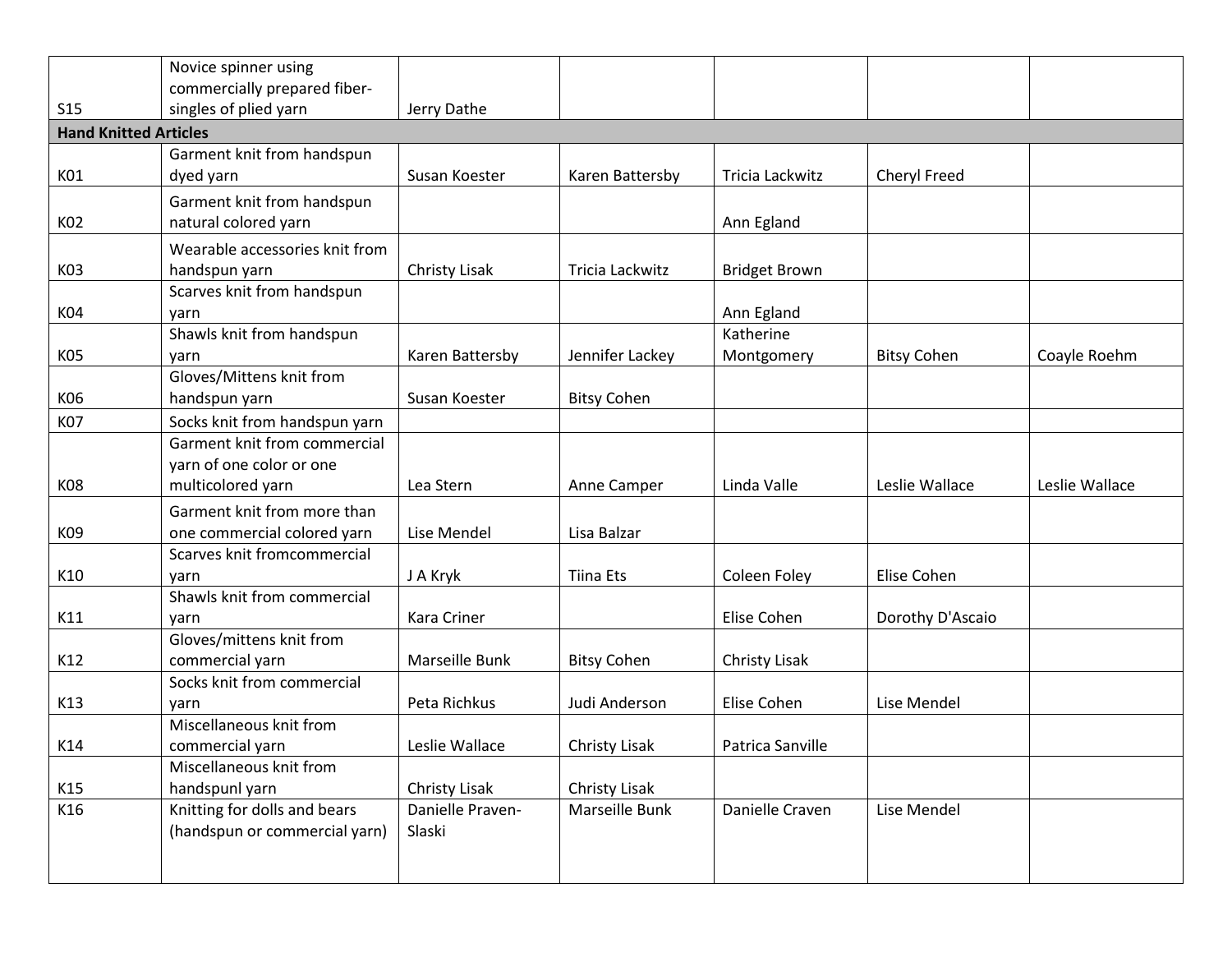| <b>Handwoven Articles</b>                                                |                                                             |                        |                     |                        |                   |  |
|--------------------------------------------------------------------------|-------------------------------------------------------------|------------------------|---------------------|------------------------|-------------------|--|
|                                                                          | Garment woven from                                          | Katherine              |                     |                        |                   |  |
| W01                                                                      | handspun yarn                                               | Montgomery             |                     |                        |                   |  |
|                                                                          | Scarves woven from handspun                                 |                        |                     |                        |                   |  |
| W02                                                                      | yarn                                                        | <b>Gunther Maetz</b>   |                     |                        |                   |  |
|                                                                          | Shawls woven from handspun                                  |                        |                     |                        |                   |  |
| W03                                                                      | yarn                                                        |                        |                     |                        |                   |  |
|                                                                          | Miscellaneous woven from                                    |                        |                     |                        |                   |  |
| W04                                                                      | handspun yarn                                               | Pinar Miski            | Elise Cohen         |                        |                   |  |
|                                                                          | Garment woven from                                          |                        |                     |                        |                   |  |
| <b>W05</b>                                                               | commercial yarn                                             | Diane Field            |                     |                        |                   |  |
|                                                                          | Scarves woven from                                          |                        |                     |                        |                   |  |
| W06                                                                      | commercial yarn                                             | <b>Frederick Lease</b> | Rose Burt           | <b>Frederick Lease</b> |                   |  |
|                                                                          | Shawls woven from                                           |                        |                     |                        |                   |  |
| W07                                                                      | commercial yarn                                             |                        |                     |                        |                   |  |
|                                                                          | Miscellaneous woven from                                    |                        |                     |                        |                   |  |
| <b>W08</b>                                                               | commercial yarn                                             |                        |                     |                        |                   |  |
|                                                                          | Novice hand woven item (1                                   |                        |                     |                        |                   |  |
| W09                                                                      | year or less)                                               |                        |                     |                        |                   |  |
| <b>Hand Crocheted Articles</b>                                           |                                                             |                        |                     |                        |                   |  |
|                                                                          | Article crocheted from                                      |                        |                     |                        |                   |  |
| CO <sub>1</sub>                                                          | handspun yarn                                               | Jeanne Tierney         | Donna Kriebel       | Jeanne Tierney         |                   |  |
|                                                                          | Article crocheted from                                      |                        |                     |                        |                   |  |
| CO <sub>2</sub>                                                          | commercial yarn                                             | Mary LeRoy             | Jeanne Tierney      | Jeanne Tierney         | Annya Bobrinskaya |  |
| <b>Group Articles</b>                                                    |                                                             |                        |                     |                        |                   |  |
|                                                                          | Group-produced Article made                                 |                        |                     |                        |                   |  |
| G01                                                                      | from handspun yarn                                          |                        |                     |                        |                   |  |
|                                                                          | Wool hooking technique using an original pattern and design |                        |                     |                        |                   |  |
| H01                                                                      | Traditional                                                 | Diana Kerns            | <b>Judy Gardner</b> | Shirley Linke          |                   |  |
| H <sub>02</sub>                                                          | Punch needle                                                | <b>Judy Seymour</b>    |                     |                        |                   |  |
| H <sub>03</sub>                                                          | Latch hook                                                  |                        |                     |                        |                   |  |
| Wool hooking techniques using bought patterns, kits or preprinted design |                                                             |                        |                     |                        |                   |  |
| H04                                                                      | Traditional                                                 | Pat Dugan              | Ginny Fan           | Shirley Linke          |                   |  |
| H05                                                                      | Punch needle                                                | Judy Seymour           |                     |                        |                   |  |
| H06                                                                      | Latch hook                                                  |                        |                     |                        |                   |  |
|                                                                          |                                                             |                        |                     |                        |                   |  |
|                                                                          |                                                             |                        |                     |                        |                   |  |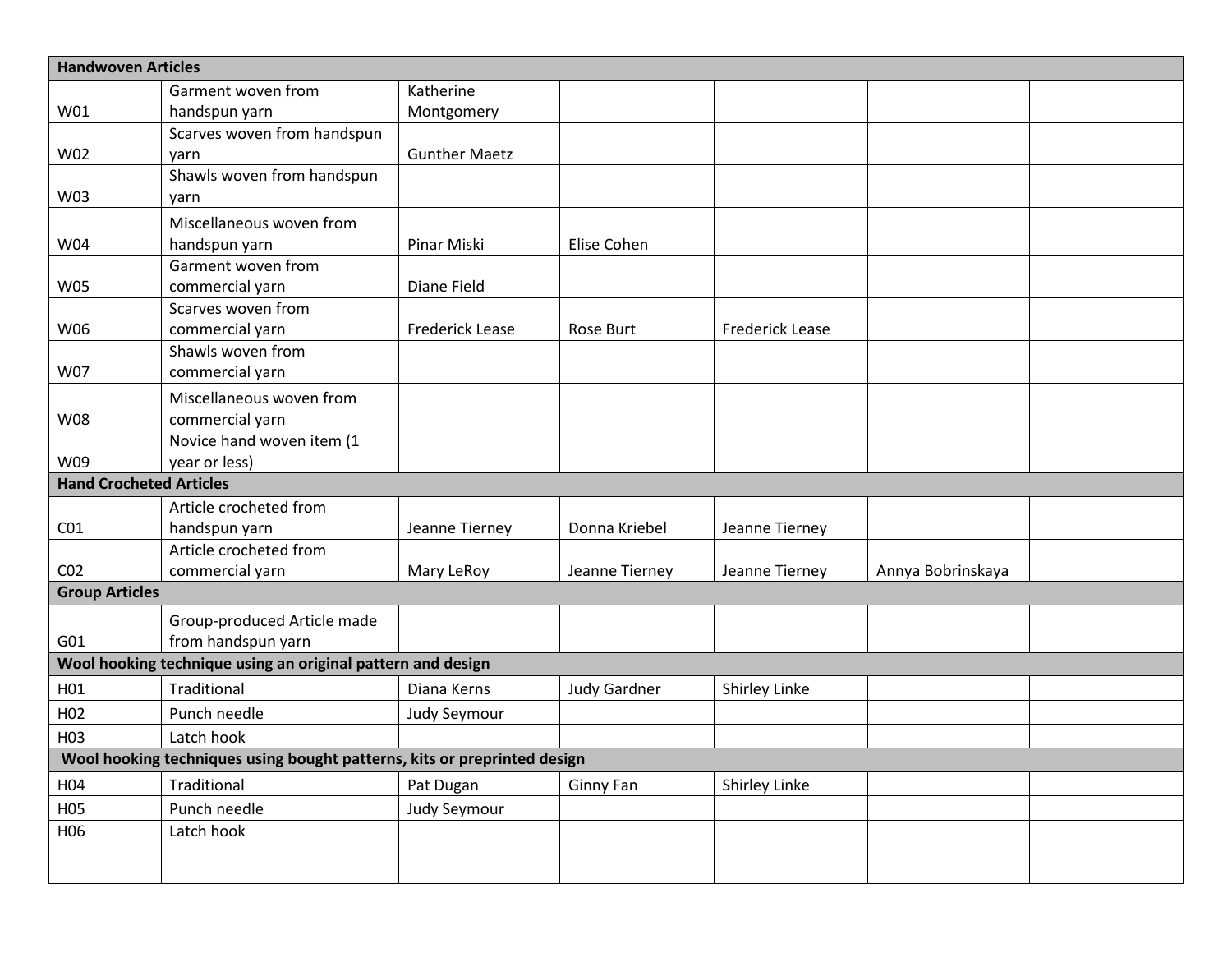| <b>Felting Techniques</b> |                                                                      |                     |                     |                         |                     |                         |
|---------------------------|----------------------------------------------------------------------|---------------------|---------------------|-------------------------|---------------------|-------------------------|
|                           | Knitted or woven articles that                                       |                     |                     |                         |                     |                         |
| F01                       | have been felted                                                     | Allison Loubert     |                     |                         |                     |                         |
|                           | Wet and/or Needle Felted -                                           |                     |                     |                         |                     |                         |
| F02                       | Non-wearables/home décor                                             | Nicki Prine         | Regina Yurkonis     | <b>Bridget Brown</b>    | Pinar Miski         | <b>Charlotte Dutton</b> |
|                           | Wet and/or Needle Felted -                                           |                     |                     |                         |                     |                         |
|                           | Wearables (scarves, shawls,                                          |                     |                     |                         |                     |                         |
| F03                       | other clothes)                                                       | Joan Berner         | Elise Miller        | Joan Rerner             | <b>Elise Miller</b> | Lisa Jones              |
|                           | Wet and/or Needle Felted -                                           |                     |                     |                         |                     |                         |
| F04                       | Sculptural or figurative articles                                    | Nicki Prine         | Lane Anderson       | <b>Charlotte Dutton</b> | Lane Anderson       |                         |
| <b>Other Techniques</b>   |                                                                      |                     |                     |                         |                     |                         |
| T01                       | Rugs- using any technique                                            |                     | Allison Loubert     |                         |                     |                         |
|                           | Miscellaneous article using                                          |                     |                     |                         |                     |                         |
| T <sub>0</sub> 2          | other techniques                                                     |                     |                     |                         |                     |                         |
|                           | Fiber jewelry: to include felted                                     |                     |                     |                         |                     |                         |
|                           | techniques, knitting and other                                       |                     |                     |                         |                     |                         |
|                           | needlework, beading may be                                           |                     |                     |                         |                     |                         |
| T <sub>0</sub> 3          | included, but not as primary<br>technique                            |                     |                     |                         |                     |                         |
|                           | Junior Division Skeins - 100% wool prepared by spinner from raw wool |                     |                     |                         |                     |                         |
|                           |                                                                      |                     |                     |                         |                     |                         |
| <b>SO5</b>                | 100% Wool - Thick plied yarn                                         | <b>Emma Doherty</b> |                     |                         |                     |                         |
|                           | Junior Division Skeins - at least 50% wool                           |                     |                     |                         |                     |                         |
|                           | Singles yarn from commercially                                       |                     |                     |                         |                     |                         |
| <b>SO6</b>                | prepared fibers                                                      | Devlin Kennedy      |                     |                         |                     |                         |
|                           | Plied yarn from commercially                                         |                     |                     |                         |                     |                         |
| <b>S07</b>                | prepared fibers                                                      | <b>Emma Doherty</b> | Emma Doherty        |                         |                     |                         |
|                           | Novice spinner using                                                 |                     |                     |                         |                     |                         |
|                           | commercially prepared fiber-                                         |                     |                     |                         |                     |                         |
| <b>S15</b>                | singles of plied yarn                                                | <b>Hadley Drake</b> | <b>Hadley Drake</b> |                         |                     |                         |
|                           | <b>Junior Division Hand Knitted Articles</b>                         |                     |                     |                         |                     |                         |
|                           | Garment knit from commercial<br>yarn of one color or one             |                     |                     |                         |                     |                         |
| <b>K08</b>                | multicolored yarn                                                    | Emma Whitlock       | <b>Madison Shaw</b> |                         |                     |                         |
|                           | Gloves/mittens knit from                                             |                     |                     |                         |                     |                         |
| K12                       | commercial yarn                                                      | Iman Zainab Hazer   |                     |                         |                     |                         |
|                           | Miscellaneous knit from                                              |                     |                     |                         |                     |                         |
| K14                       | commercial yarn                                                      | <b>Madison Shaw</b> | Iman Zainab Hazer   |                         |                     |                         |